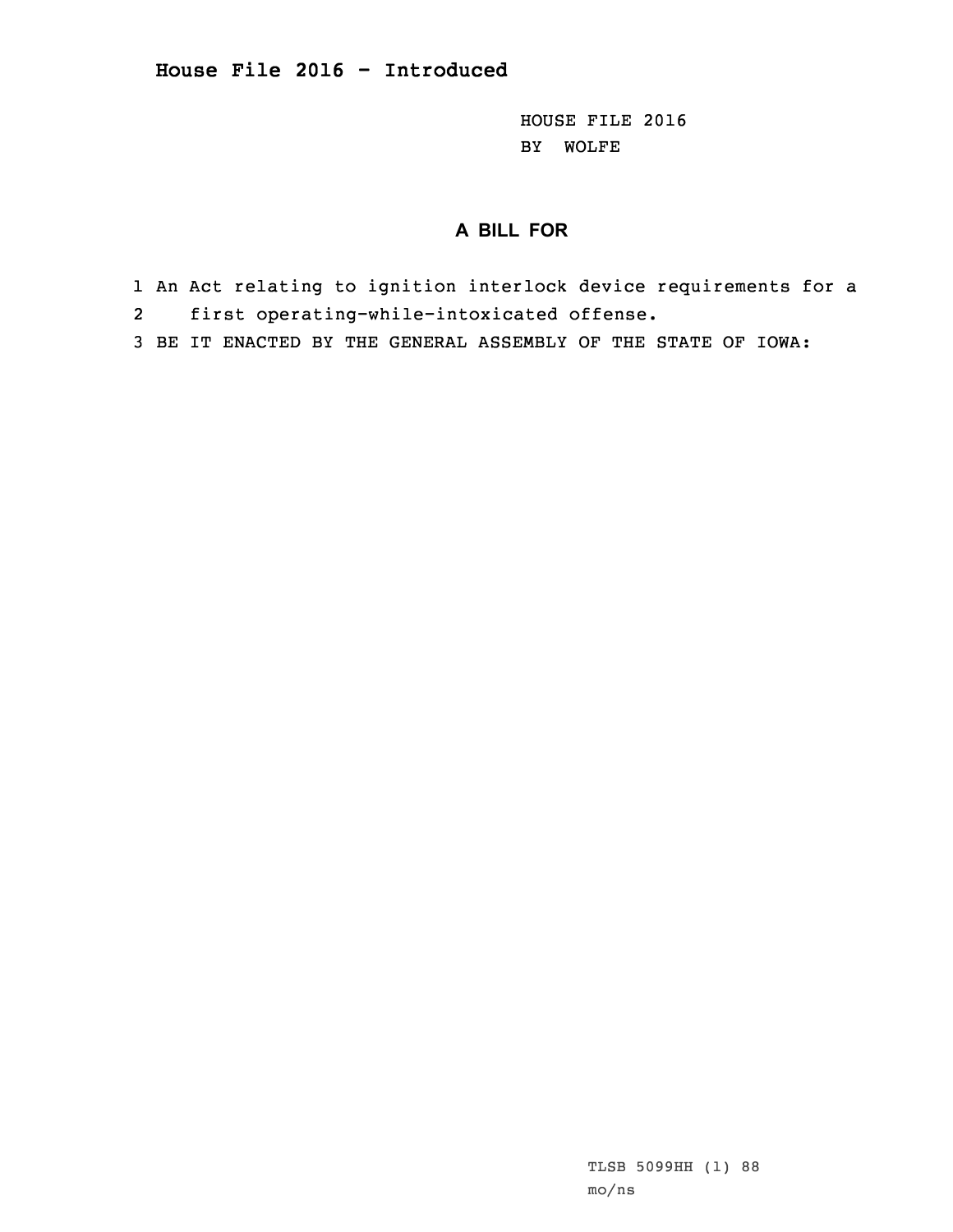1 Section 1. Section 321J.2, subsection 3, paragraph d, Code 2 2020, is amended to read as follows:

 *d.* Revocation of the person's driver's license for <sup>a</sup> minimum period of one hundred eighty days up to <sup>a</sup> maximum revocation period of one year, pursuant to section 321J.4, subsection 1, section [321J.9](https://www.legis.iowa.gov/docs/code/2020/321J.9.pdf), or section [321J.12](https://www.legis.iowa.gov/docs/code/2020/321J.12.pdf). The department shall require the defendant to install an ignition interlock device of <sup>a</sup> type approved by the commissioner of public safety on all 9 vehicles owned or operated by the defendant if the defendant seeks <sup>a</sup> temporary restricted license.

11 Sec. 2. Section 321J.4, subsections 1 and 3, Code 2020, are 12 amended to read as follows:

 1. If <sup>a</sup> defendant is convicted of <sup>a</sup> violation of section 321J.2 and the defendant's driver's license or nonresident operating privilege has not been revoked under [section](https://www.legis.iowa.gov/docs/code/2020/321J.9.pdf) 321J.9 or [321J.12](https://www.legis.iowa.gov/docs/code/2020/321J.12.pdf) for the occurrence from which the arrest arose, the department shall revoke the defendant's driver's license or nonresident operating privilege for one hundred eighty days if the defendant submitted to chemical testing and has had no previous conviction or revocation under this [chapter](https://www.legis.iowa.gov/docs/code/2020/321J.pdf) and shall revoke the defendant's driver's license or nonresident operating privilege for one year if the defendant refused to submit to chemical testing and has had no previous conviction or revocation under this [chapter](https://www.legis.iowa.gov/docs/code/2020/321J.pdf). The department shall require the defendant to install an ignition interlock device of <sup>a</sup> type approved by the commissioner of public safety on all vehicles 27 owned or operated by the defendant if the defendant seeks a temporary restricted license.

 3. If the court defers judgment pursuant to [section](https://www.legis.iowa.gov/docs/code/2020/907.3.pdf) 907.3 for <sup>a</sup> violation of [section](https://www.legis.iowa.gov/docs/code/2020/321J.2.pdf) 321J.2, and if the defendant's driver's license or nonresident operating privilege has not been revoked under [section](https://www.legis.iowa.gov/docs/code/2020/321J.9.pdf) 321J.9 or [321J.12](https://www.legis.iowa.gov/docs/code/2020/321J.12.pdf), or has not otherwise been revoked for the occurrence from which the arrest arose, the department shall revoke the defendant's driver's license or nonresident operating privilege for <sup>a</sup> period of

-1-

LSB 5099HH (1) 88  $mO/ns$  1/4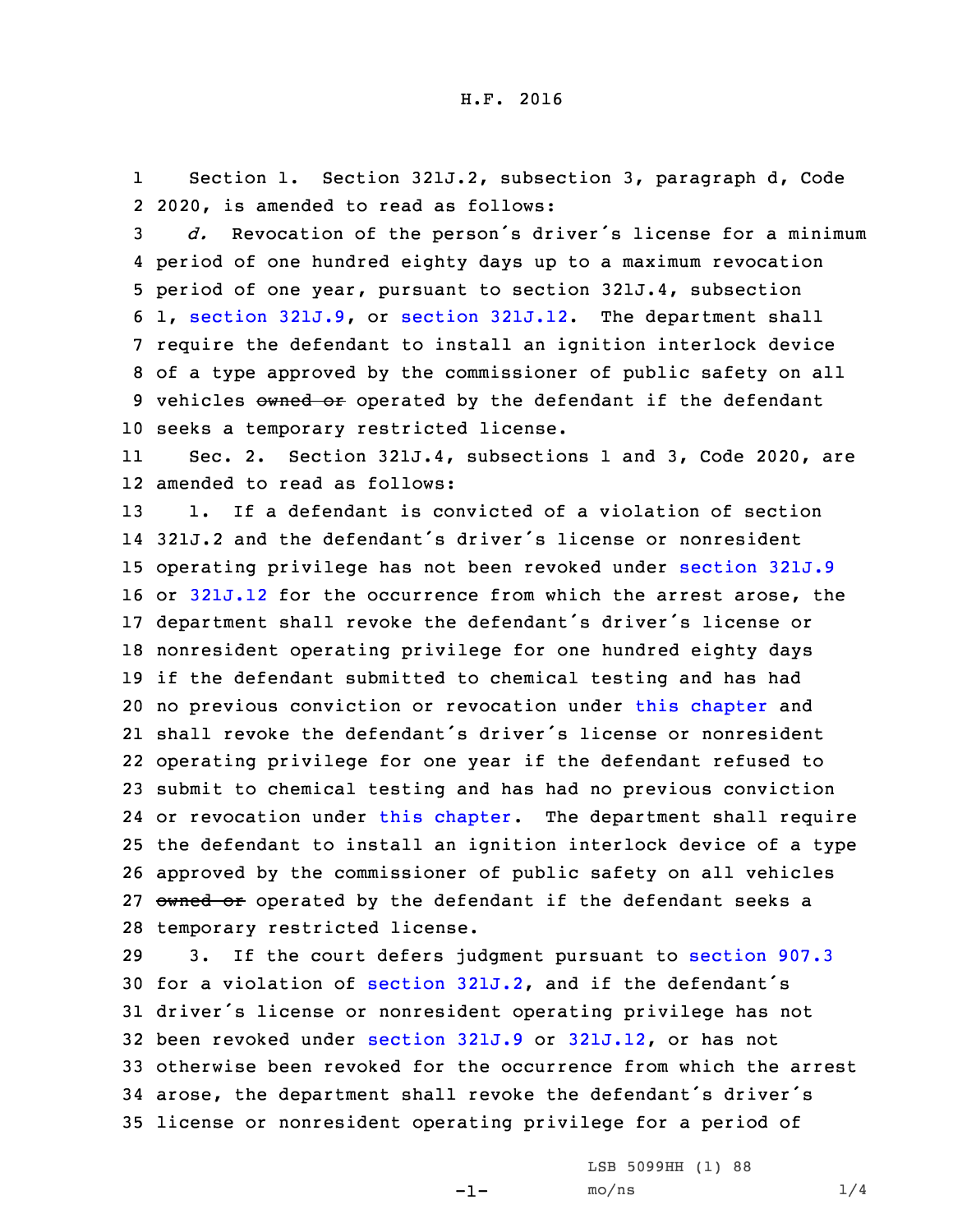not less than thirty days nor more than ninety days. The department shall require the defendant to install an ignition interlock device of <sup>a</sup> type approved by the commissioner 4 of public safety on all vehicles owned or operated by the defendant if the defendant seeks <sup>a</sup> temporary restricted 6 license.

7 Sec. 3. Section 321J.4, subsection 8, paragraphs <sup>a</sup> and d, 8 Code 2020, are amended to read as follows:

 *a.* On <sup>a</sup> conviction for or as <sup>a</sup> condition of <sup>a</sup> deferred judgment for <sup>a</sup> violation of section [321J.2](https://www.legis.iowa.gov/docs/code/2020/321J.2.pdf), the court may order the defendant to install ignition interlock devices of <sup>a</sup> type approved by the commissioner of public safety on 13 all motor vehicles owned or operated by the defendant which, without tampering or the intervention of another person, would prevent the defendant from operating the motor vehicle with an alcohol concentration greater than <sup>a</sup> level set by rule of the commissioner of public safety. However, if the defendant has had no previous conviction or revocation under this chapter, the court's order shall require the defendant to install approved ignition interlock devices only on all motor vehicles operated by the defendant.

22 *d.* If the defendant's driver's license or nonresident operating privilege has been revoked, the department shall not issue <sup>a</sup> temporary permit or <sup>a</sup> driver's license to the person without certification that approved ignition interlock devices 26 have been installed in on all motor vehicles owned or operated by the defendant while the order is in effect. However, if the defendant has had no previous conviction or revocation under this chapter, the department shall require certification that approved ignition interlock devices have been installed only on all motor vehicles operated by the defendant. Sec. 4. Section 321J.9, subsection 2, Code 2020, is amended to read as follows:

34 2. The department shall require the defendant to install 35 an ignition interlock device of <sup>a</sup> type approved by the

LSB 5099HH (1) 88

 $-2-$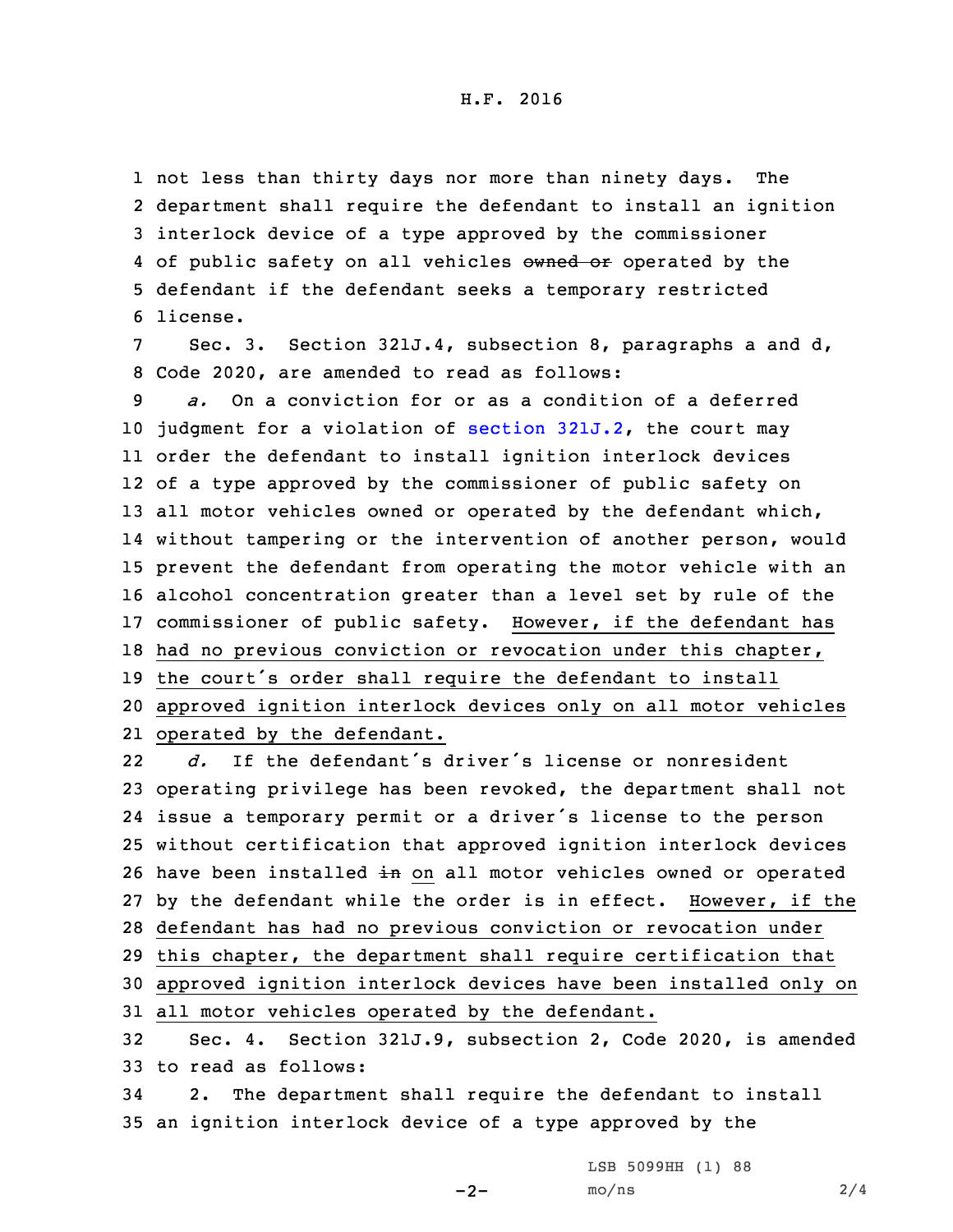commissioner of public safety on all vehicles owned or operated by the defendant if the defendant seeks <sup>a</sup> temporary restricted license. However, if the defendant has had no previous conviction or revocation under this chapter, the department shall only require the defendant to install an approved ignition interlock device on all vehicles operated by the defendant if the defendant seeks <sup>a</sup> temporary restricted license. <sup>A</sup> temporary restricted license shall not be granted by the department until the defendant installs the ignition interlock device. 11 Sec. 5. Section 321J.12, subsection 2, Code 2020, is amended to read as follows: 2. The department shall require the defendant to install an ignition interlock device of <sup>a</sup> type approved by the commissioner of public safety on all vehicles owned or operated by the defendant if the defendant seeks <sup>a</sup> temporary license. However, if the defendant has had no previous conviction or revocation under this chapter, the department shall only require the defendant to install an approved ignition interlock device on all vehicles operated by the defendant if the defendant seeks <sup>a</sup> temporary restricted license. <sup>A</sup> temporary restricted license shall not be granted by the department until the defendant installs the ignition interlock device. 24 Sec. 6. Section 321J.20, subsection 2, Code 2020, is amended to read as follows: 2. <sup>A</sup> temporary restricted license issued under this [section](https://www.legis.iowa.gov/docs/code/2020/321J.20.pdf) shall not be issued until the applicant installs an approved ignition interlock device on all motor vehicles owned or operated by the applicant. However, if the applicant has had no previous conviction or revocation under this chapter, <sup>a</sup> temporary restricted license issued under this section shall not be issued until the applicant installs an approved ignition interlock device on all motor vehicles operated by the applicant. Installation of an ignition interlock device under this [section](https://www.legis.iowa.gov/docs/code/2020/321J.20.pdf) shall be required for the period of time

LSB 5099HH (1) 88

 $-3-$